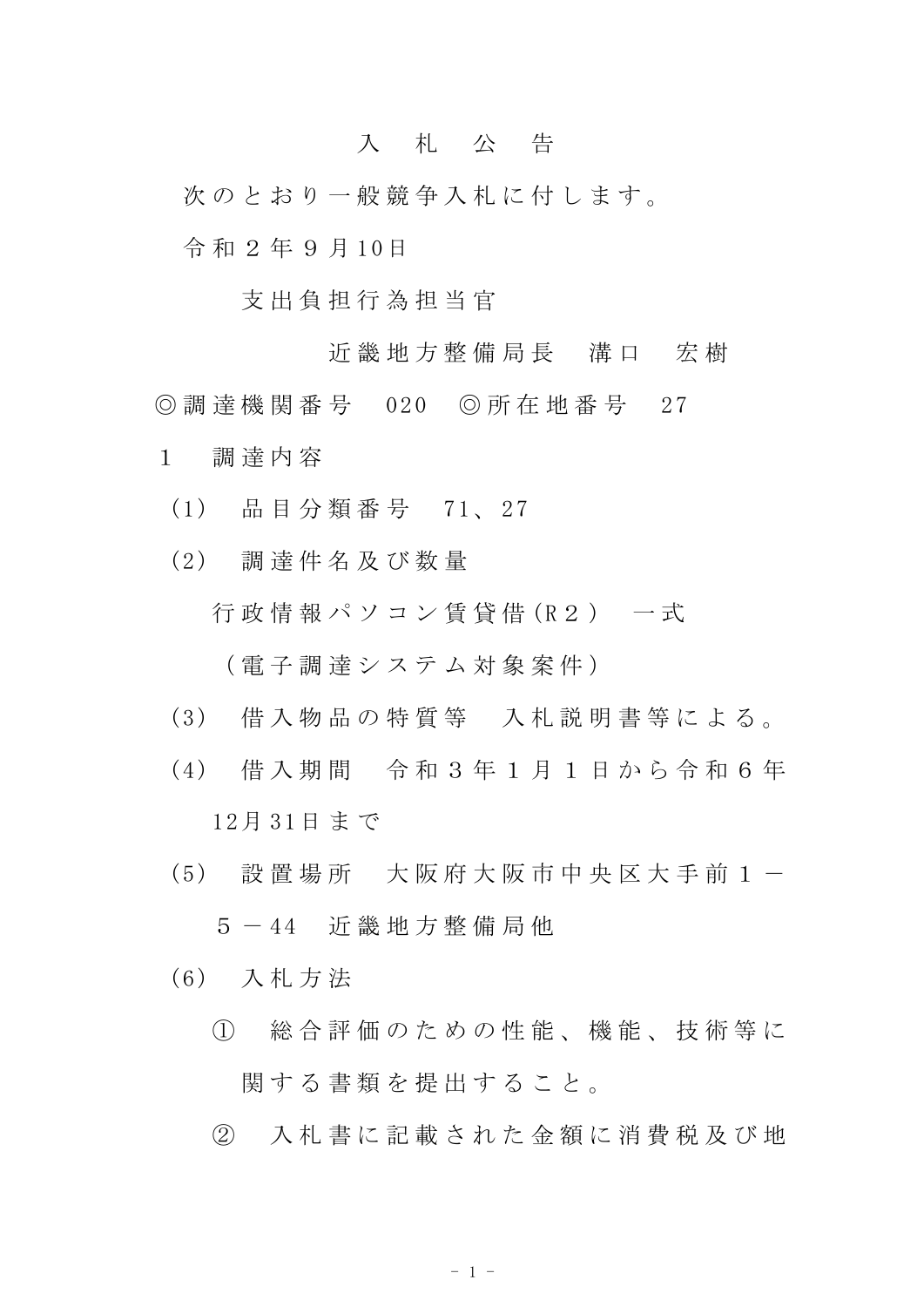方 消 費 税 の 税 率 を 乗 じ て 得 た 額 を 加 算 し た 金 額 ( 当 該 金 額 に 1 円 未 満 の 端 数 が あ る と き は 、 そ の 端 数 金 額 を 切 り 捨 て た 金 額 と す る 。)を も っ て 落 札 価 格 と す る の で 、 入 札 者 は 消 費 税 及 び 地 方 消 費 税 に 係 る 課 税 事 業 者 であるか免税事業者であるかを問わず、見 積 も っ た 契 約 希 望 金 額 か ら 当 該 金 額 に 係 る 消 費 税 及 び 地 方 消 費 税 に 相 当 す る 額 を 減 じ た金額を記載した入札書を提出すること。 原則として、当該入札の執行において入札 執 行 回 数 は 2 回 を 限 度 と す る

- (7) 電 子 調 達 シ ス テ ム ( G E P S ) の 利 用 本 案 件 は 、 申 請 書 等 の 提 出 、 入 札 を 雷 子 調 達 システムで行う対象案件である。なお、電子 調 達 シ ス テ ム に よ り が た い 場 合 は 、 紙 入 札 方 式参加願を提出し、紙入札方式に変えること ができる。
- 2 競 争 参 加 資 格
- (1) 予 算 決 算 及 び 会 計 令 第 70条 及 び 第 71条 の 規 定 に 該 当 し な い 者 で あ る こ と 。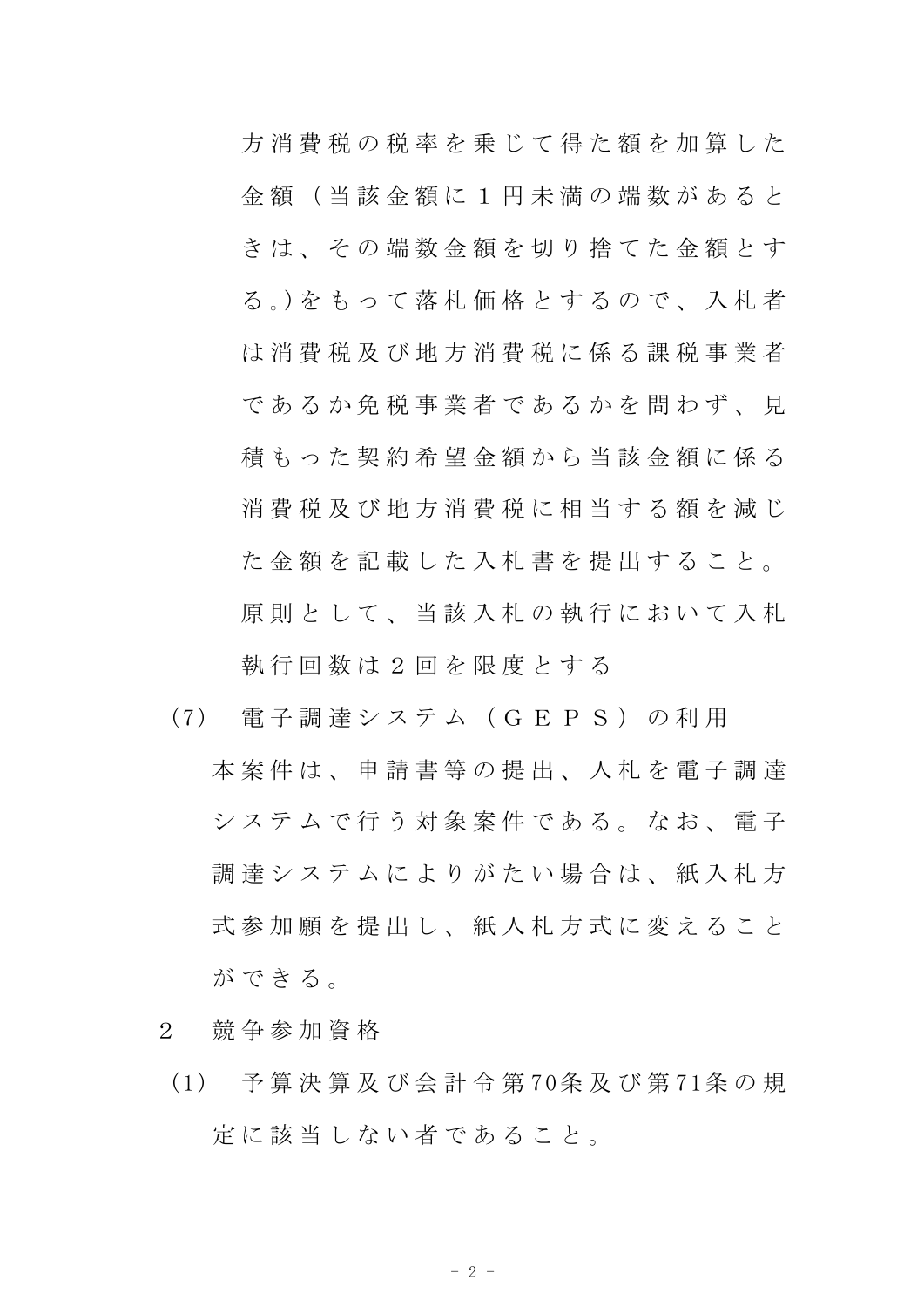(2) 平 成 31・32・33年 度 ま た は 令 和 1 ・2 ・3 年 度

国 土 交 通 省 競 争 参 加 資 格 (全 省 庁 統 一 資 格 )

「 役 務 の 提 供 等 」 の 近 畿 地 域 又 は 東 海 ・ 北 陸 地 域 の 競 争 参 加 資 格 を 有 す る 者 で あ る こ と 。

なお、 当 該 資 格 に 係 る 申 請 に つ い て は、

「 競 争 参 加 者 の 資 格 に 関 す る 公 示 」 ( 令 和 2 年 3 月 31日 付 官 報 )の 別 表 に 記 載 さ れ て い る 申 請 受 付 窓 口 ( 近 畿 地 方 整 備 局 総 務 部 契 約 課 ほか)にて随時受け付けている。

- (3) 申 請 書 等 の 受 領 期 限 の 日 か ら 開 札 の 時 ま で の 期 間 に 、 近 畿 地 方 整 備 局 長 か ら 指 名 停 止 を 受 け て い な い こ と 。
- (4) 会 社 更 生 法 に 基 づ き 更 生 手 続 開 始 の 申 し 立 て が な さ れ て い る 者 又 は 民 事 再 生 法 に 基 づ き 再 生 手 続 開 始 の 申 し 立 て が な さ れ て い る 者 ( 「 競 争 参 加 者 の 資 格 に 関 す る 公 示 」 に 基 づ

く 「 会 社 更 生 法 及 び 民 事 再 生 法 開 始 に 基 づ く 更 生 手 続 の 決 定 等 を 受 け た 者 の 手 続 」 を 行 っ

た 者 を 除 く 。 ) で な い こ と 。

(5) 電 子 調 達 シ ス テ ム に よ る 場 合 は 、 電 子 認 証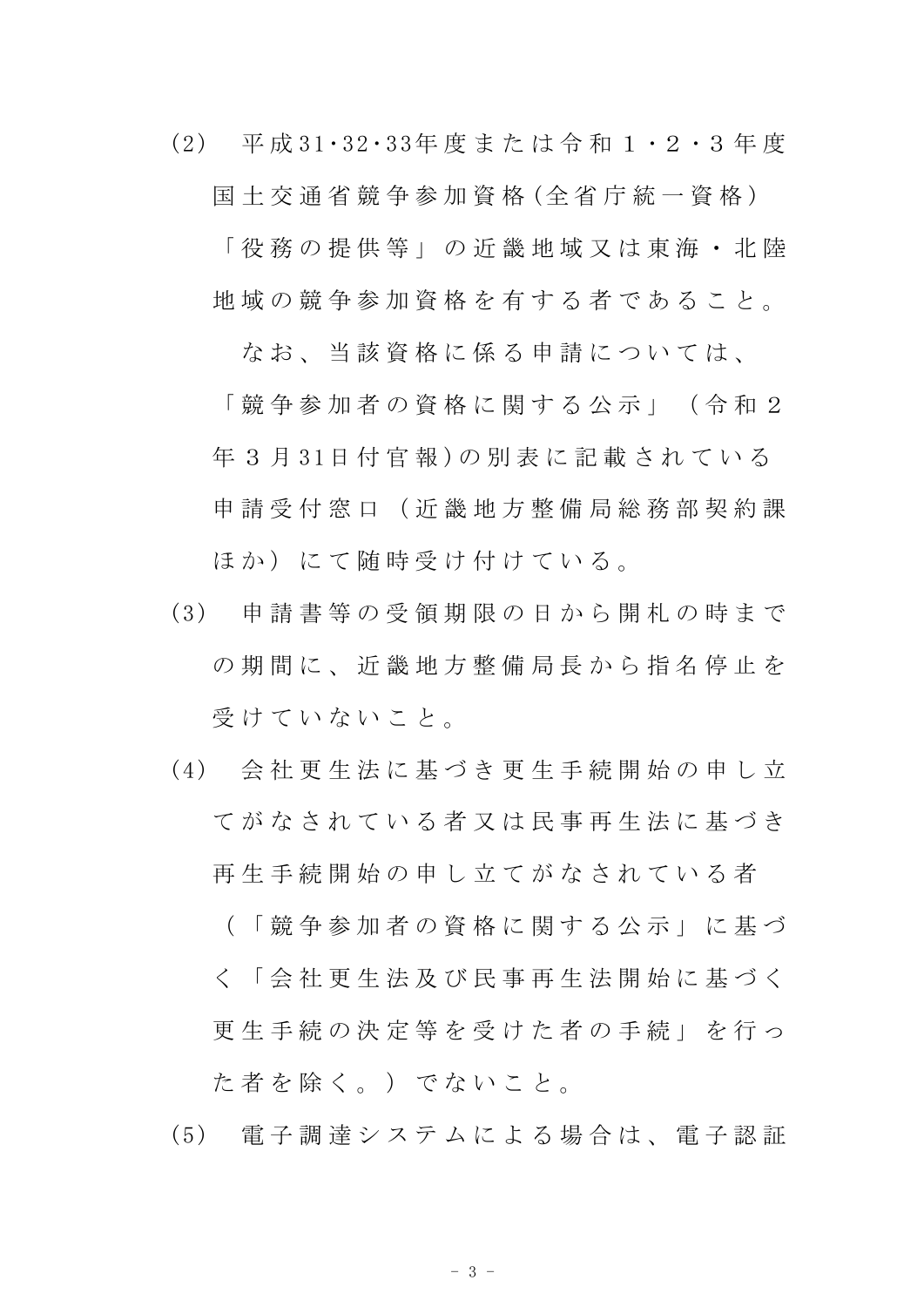(ICカード) を取得していること。

- (6) 入 札 説 明 書 を 3(3)の 交 付 方 法 に よ り 、 電 子 調 達 シ ス テ ム か ら 自 ら 直 接 ダ ウ ン ロ ー ド し た 者であること。または、支出負担行為担当官 から直接交付を受けた者であること。
- (7) 警 察 当 局 か ら 、 暴 力 団 員 が 実 質 的 に 経 営 を 支 配 す る 者 又 は こ れ に 準 ず る 者 と し て 、 国 十 交 通 省 が 発 注 す る 業 務 等 か ら の 排 除 要 請 が あ

り、当 該 状 熊 が 継 続 し て い る も の で な い こ と 。

- (8) 平 成 17年 度 以 降 に お い て 、 パ ソ コ ン 賃 貸 借 の実績があり、実績が確認出来る資料を提出 し た 者 で あ る こ と 。
- (9) 当 該 借 入 物 品 に 関 す る ア フ タ ー サ ー ビ ス 体 制 及 び 部 品 供 給 体 制 と し て 、 福 井 ・ 滋 賀 ・ 京 都 ・ 兵 庫 ・ 大 阪 ・ 奈 良 ・ 和 歌 山 の 各 府 県 に 保 守 拠 点 を 1 箇 所 以 上 確 保 す る こ と を 誓 約 で き る 者 で あ る こ と 。
- (10) 仕 様 書 で 示 す 要 求 要 件 を 全 て 満 た す こ と が で き る 者 で あ る こ と 。
- 3 申 請 書 等 及 び 入 札 書 の 提 出 場 所 等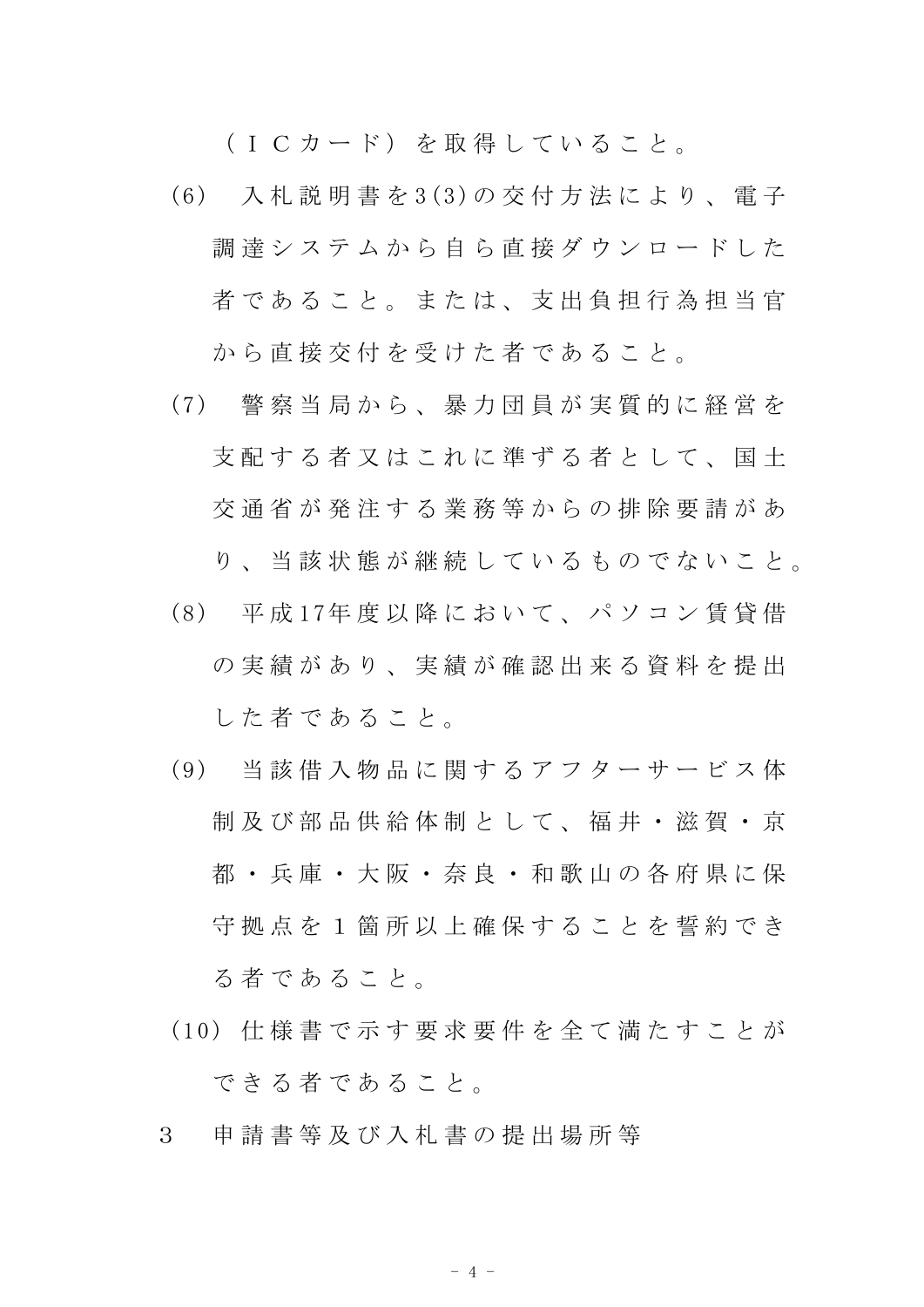(1) 電 子 調 達 シ ス テ ム の U R L 、 入 札 書 の 提 出 場所、契約条項を示す場所及び問い合わせ先 政 府 電 子 調 達 シ ス テ ム

https://www.geps.go.jp/

〒 540-8586 大 阪 府 大 阪 市 中 央 区 大 手 前 1 丁 目 5 番 44号 大 阪 合 同 庁 舎 第 1 号 館 8 階 国 土 交 通 省 近 畿 地 方 整 備 局 総 務 部 契 約 課 購買第一係長 小田 章二朗

TEL 06-6942-1141 (内 線 2536)

(2) 紙 入 札 方 式 に よ る 入 札 書 の 提 出 場 所 、 契 約 条項を示す場所及び問い合わせ先

上 記 3(1)の 問 い 合 わ せ 先 に 同 じ

- (3) 入 札 説 明 書 の 交 付 す る 場 所 及 び 方 法
	- 電 子 調 達 シ ス テ ム に よ り 交 付 す る 。 ( 質 問 回 **答 等 を 、 雷 子 調 達 シ ス テ ム の 調 達 資 料 ダ ウ ン** ロード機能を用いて行うため、資料のダウン ロードの際に「ダウンロードした案件につい て 訂 正 ・ 取 消 が 行 わ れ た 際 に 更 新 通 知 メ ー ル の 配 信 を 希 望 す る 」 に チ ェ ッ ク を 入 れ る こ と。)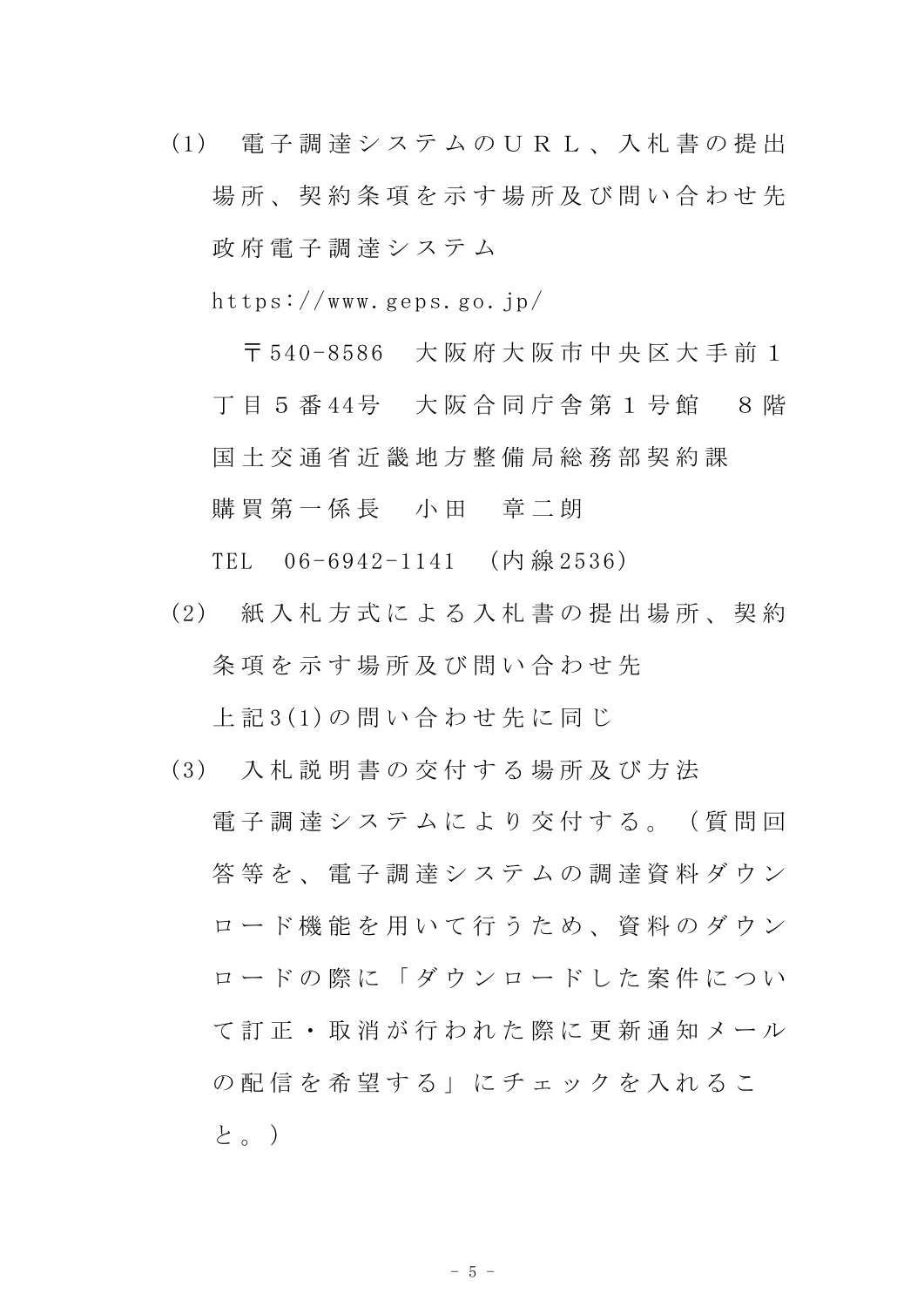ただし、やむを得ない事由により、電子調 達 シ ス テ ム に よ り 入 手 が 出 来 な い 場 合 は 、 支 出 負 担 行 為 担 当 官 か ら 直 接 交 付 を 行 う の で 、 上 記 3 (1)に 問 い 合 わ せ る こ と 。

(4) 電子調達システムによる入札書類データ

( 申 請 書 等 ) の 受 領 期 限 、 及 び 紙 入 札 方 式 に よ る 申 請 書 等 の 受 領 期 限

令 和 2 年 10月 14日 16時 00分

- (5) 電 子 調 達 シ ス テ ム に よ る 入 札 書 の 受 領 期 限 、 及 び 紙 入 札 ・ 郵 送 等 に よ る 入 札 書 の 受 領 期 限 令 和 2 年 11月 17日 16時 00分
- (6) 開 札 の 日 時 及 び 場 所

令 和 2 年 11月 18日 14時 00分

- 国 十 交 通 省 近 畿 地 方 整 備 局 。 入 札 室
- 4 その他
- (1) 契 約 手 続 に 使 用 す る 言 語 及 び 通 貨 日 本 語 及 び 日 本 国 通 貨
- (2) 入 札 保 証 金 及 び 契 約 保 証 金 免 除
- (3) 入 札 者 に 要 求 さ れ る 事 項
	- ① 電 子 調 達 シ ス テ ム に よ り 参 加 を 希 望 す る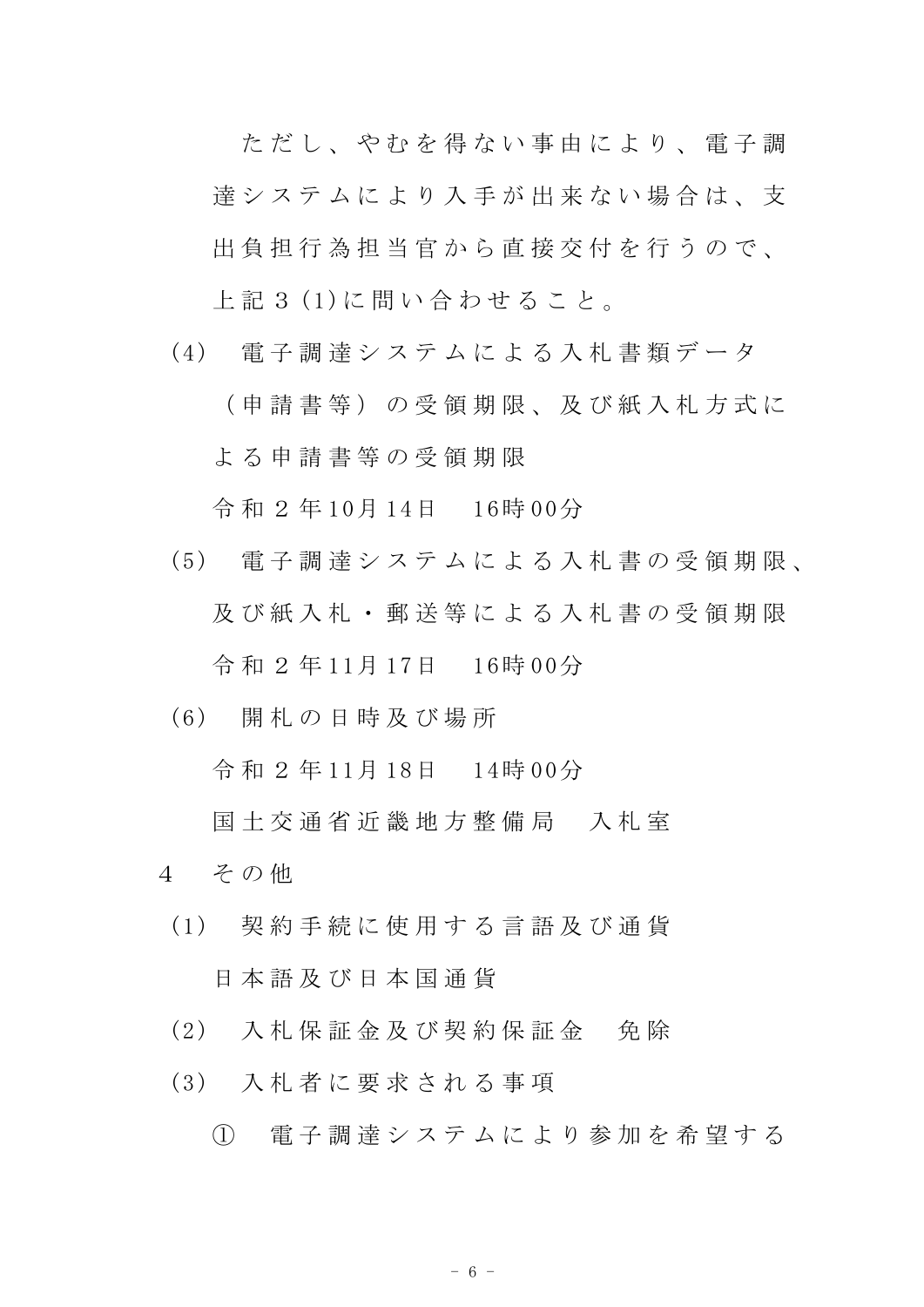者 は 、 上 記 3(4)の 受 領 期 限 ま で に 入 札 書 類 デ ー タ ( 申 請 書 等 ) を 上 記 3(1)に 示 す U R L よ り 、 電 子 調 達 シ ス テ ム を 利 用 し て 提 出 し な け れ ば な ら な い。

② 紙 入 札 方 式 に よ り 参 加 を 希 望 す る 者 は 上 記 3 (4)の 受 領 期 限 ま で に 必 要 な 申 請 書 等 を 上 記 3 (2)に 示 す 場 所 に 提 出 し な け れ ば ならない。

な お 、 ① ② い ず れ の 場 合 も 、 開 札 日 の 前 日までの期間において必要な申請書等の内 容に関する支出負担行為担当官からの照会 があった場合には、説明しなければならな  $V^{\lambda}$ 。

- (4) 入 札 の 無 効 競 争 に 参 加 す る 資 格 を 有 し な い 者 の し た 入 札 及 び 入 札 の 条 件 に 違 反 し た 入 札 は 無 効 と す る 。
- (5) 契 約 書 作 成 の 要 否 要
- (6) 落 札 者 の 決 定 方 法
	- 総合評価落札方式とする。本公告4(3)に従 い書類·資料を提出した入札者であって、本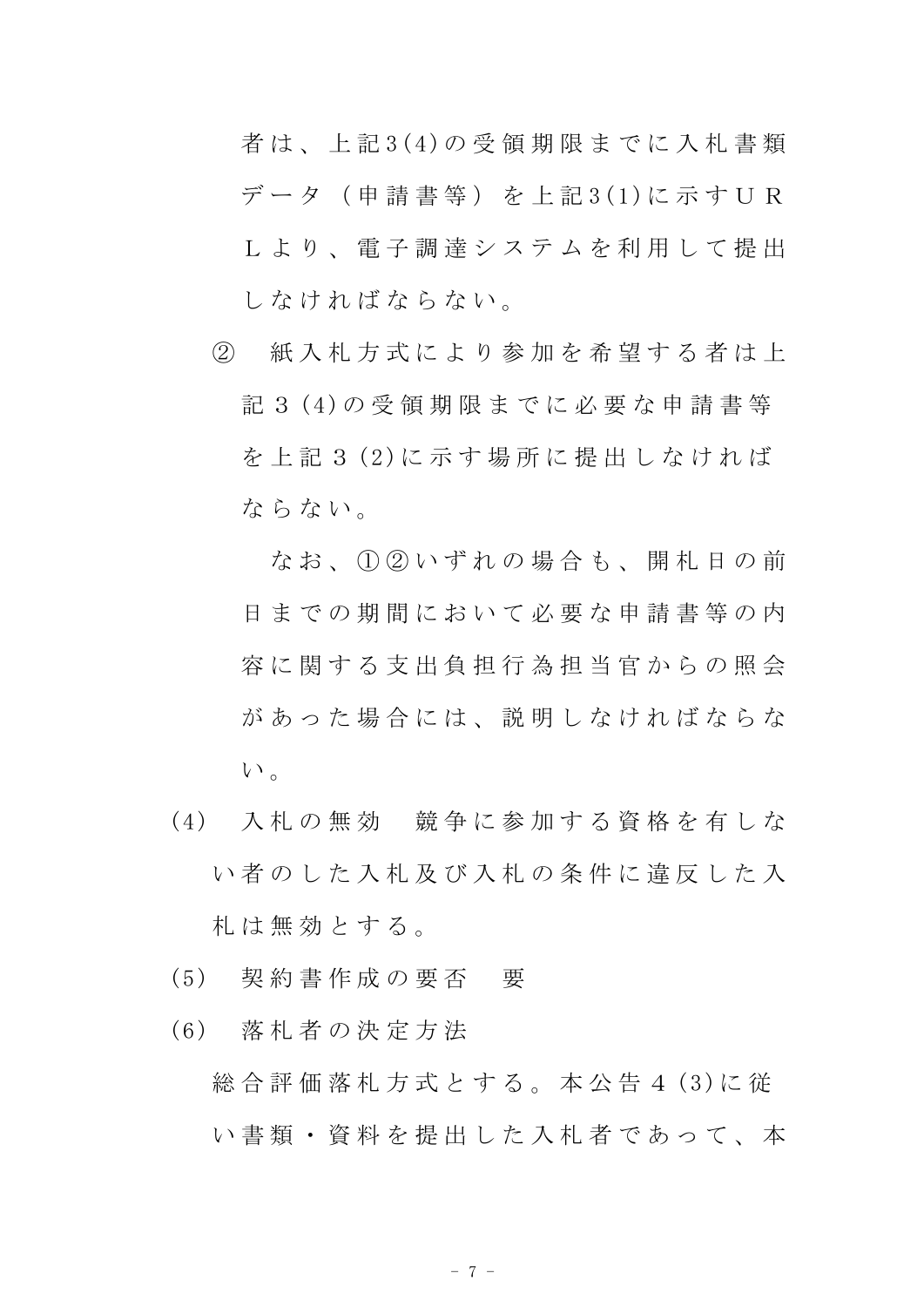公 告 2 の 競 争 参 加 資 格 を 全 て 満 た し 、 本 公 告 及 び 入 札 説 明 書 に お い て 明 ら か に し た 性 能 等 の要求要件のうち必須とされた項目の最低限 の 要 求 要 件 を 全 て 満 た し 、 当 該 入 札 者 の 入 札 価 格 が 予 算 決 算 及 び 会 計 令 第 79条 の 規 定 に 基 づ い て 作 成 さ れ た 予 定 価 格 の 制 限 の 範 囲 内 で あり、かつ当該入札者の申し込みに係る性能 等 の 各 評 価 項 目 の 特 典 の 項 目 の 得 点 の 合 計 を 、 当 該 入 札 者 の 入 札 価 格 で 除 し て 得 た 数 値 の 最 も 高 い 者 を も っ て 落 札 者 と す る 。

ただし、落札者となるべき者の入札価格に よ っ て は 、 そ の 者 に よ り 当 該 契 約 の 内 容 に 適 合 した 履 行 が な さ れ な い お そ れ が あ る と 認 め ら れ る と き 、 又 は そ の 者 と 契 約 を 締 結 す る こ と が 公 正 な 取 引 の 秩 序 を 乱 す こ と と な る お そ れ が あ っ て 著 し く 不 適 当 で あ る と 認 め ら れ る と き は 、 予 定 価 格 の 制 限 の 範 囲 内 の 価 格 を も っ て 入 札 し た 他 の 者 の う ち 、 得 点 の 合 計 を 入 札 価 格 で 除 し て 得 た 数 値 の 最 も 高 い 者 を 落 札 者とすることがある。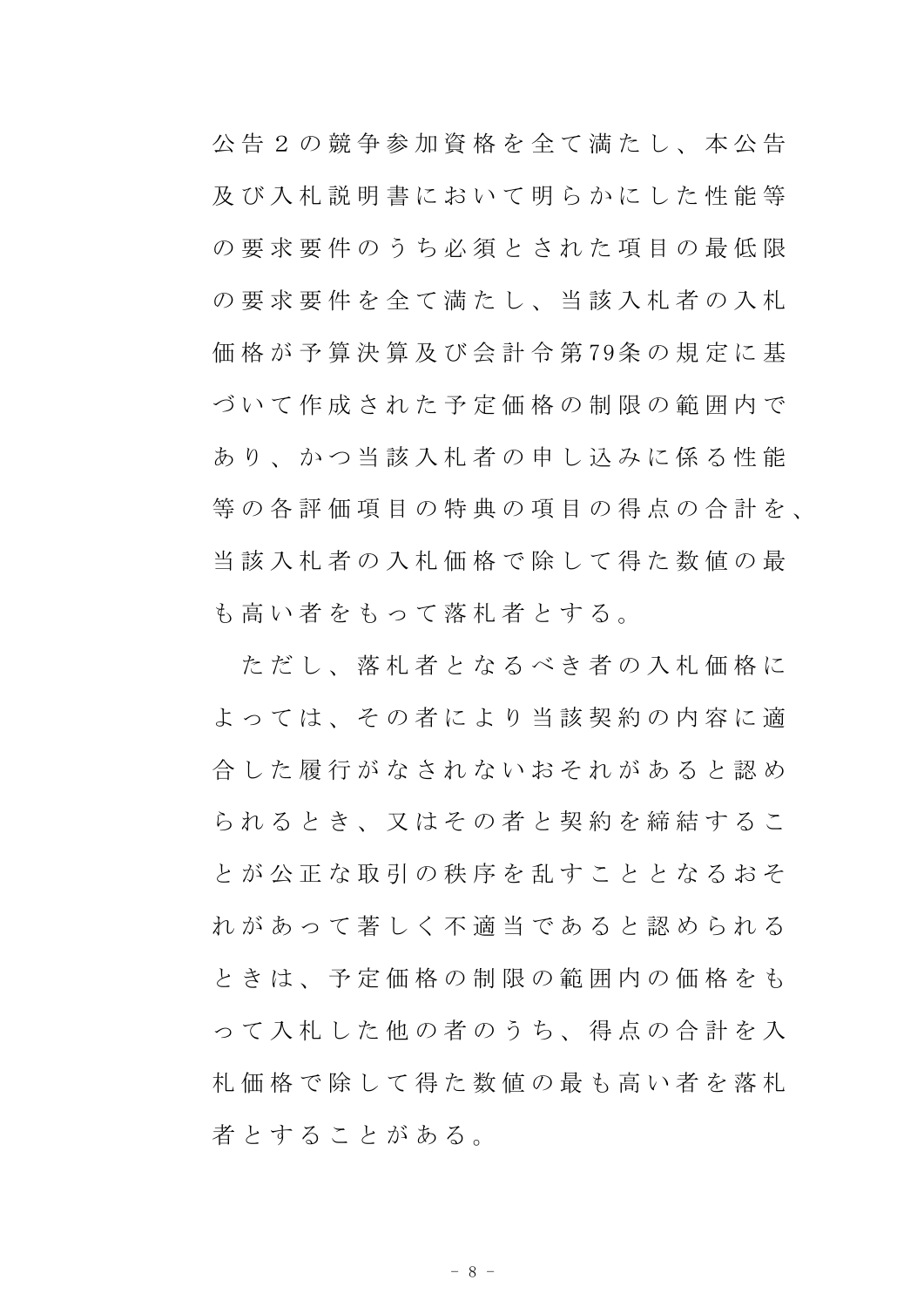- (7) 手続きにおける交渉の有無 無
- (8) 詳 細 は 入 札 説 明 書 に よ る 。
- 5 Summary
	- (1) Official in charge of disbursement of the procuring entity : MIZOGUCHI Hiroki Director General of Kinki Regional Development Bureau.
	- (2) Classification of the services to be required : 71,27
	- (3) Nature and quantity of the services to be required: Lease of Kinki Regional Development Bureau Administrative information personal computer 1set (R2)
	- (4) Lease period: From 1 January,2021 through 31 December,2024
	- (5) Place of installation : 1-5-44, Otemae, Chuo-Ku, Osaka-Shi, Osaka-Fu and others.
	- (6) Qualification for participating in the tendering procedures : Suppliers eligible for participating in the proposed te-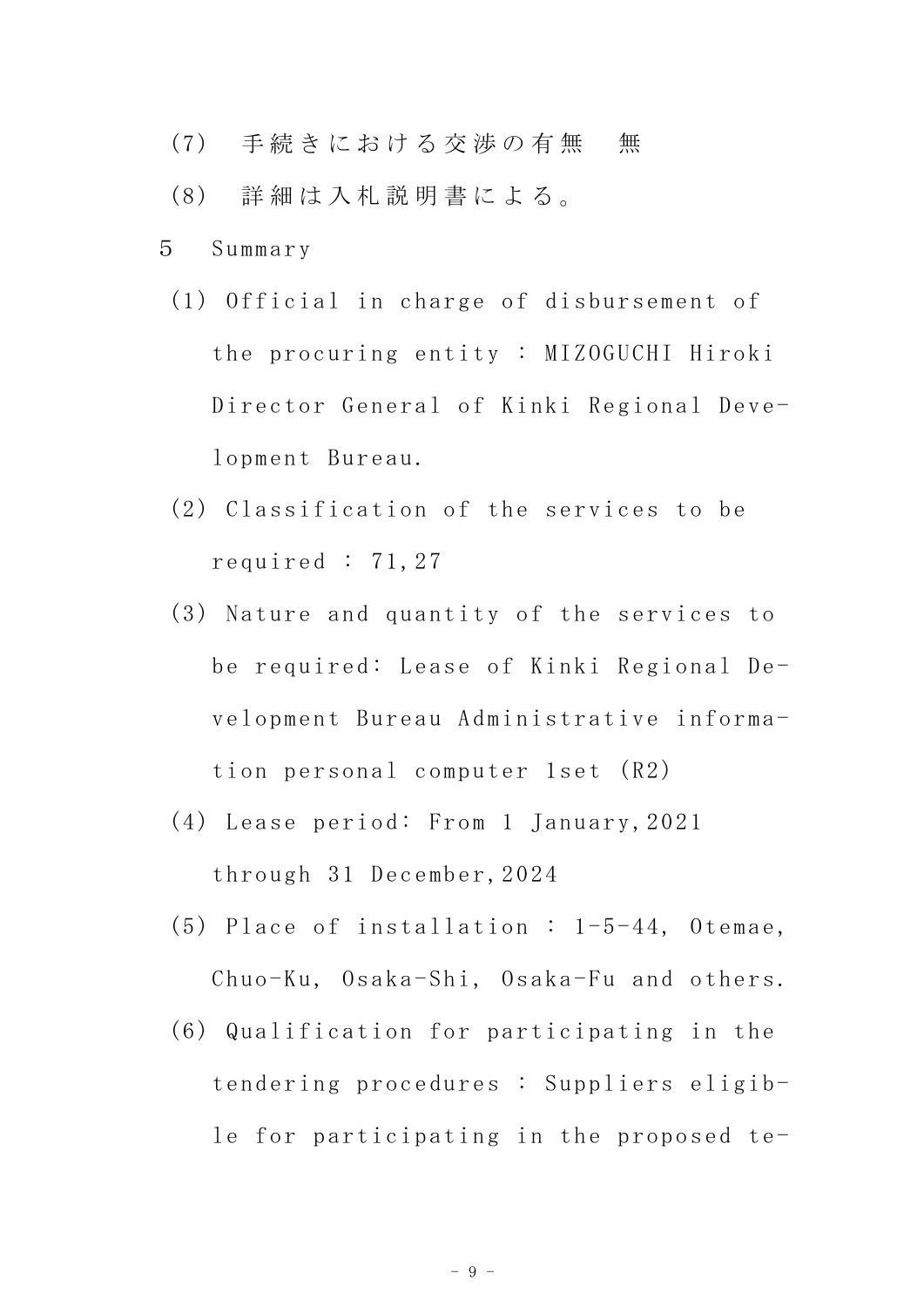nder are those who shall:

- ① Not come under Article 70 and 71 of the Cabinet Order concerning the Budget, Auditing and Accounting.
- ② Have" provision of services" in Kinki Area or Tokai,Hokuriku Area in the fiscalyear 2019/2020/2021 in terms of qualification for participating in tenders by Ministry of Land, Infrastructure Transport and Tourism (Single qualification for every ministry and agency).
- ③ Not be under suspension of nomination by Director-General of Kinki Regional Development Bureau from Time-limit for submission of certificate to Tender Opening.
- ④ Not be the stated person under the commencement of reorganization proceedings or under the beginning of rehab-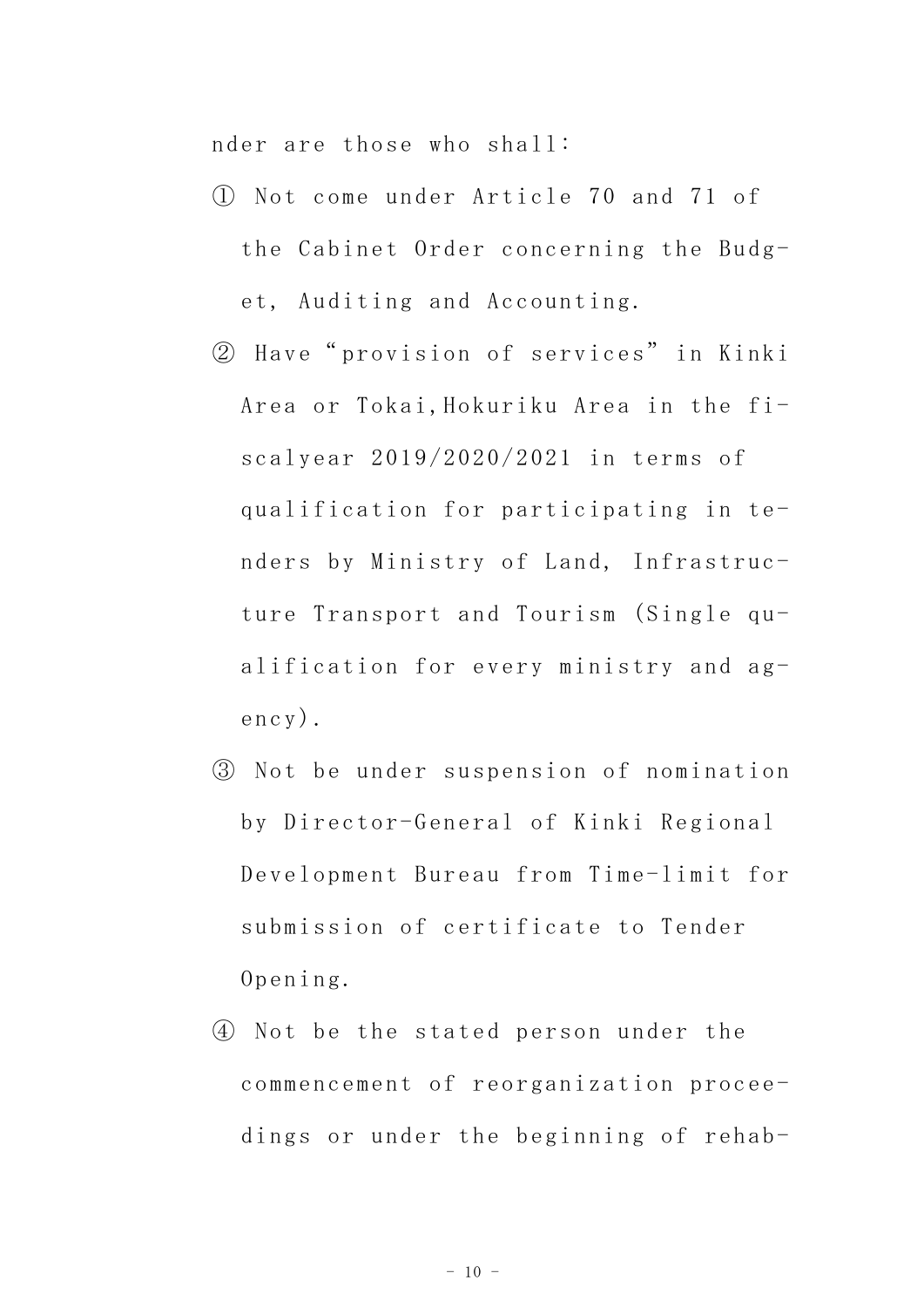ilitation proceedings(except for the person who has the procedure of reapplication under the notification of the competing participation qualification).

- ⑤ Acquire the electric certification in case of using the Electric Tendering system. https://www.geps.go.jp/
- ⑥ The person who obtained the tender manual from official in charge of disbursement of the procuring entity directory.
- ⑦ Not be the person that a gangster influence management substantially or the person who has exclusion request from Ministry of Land, Infrastructure, Transport and Tourism is continuing state concerned.
- ⑧ have proven to have actually lease personal computer as an original contractor since fiscal year 2005

 $-11 -$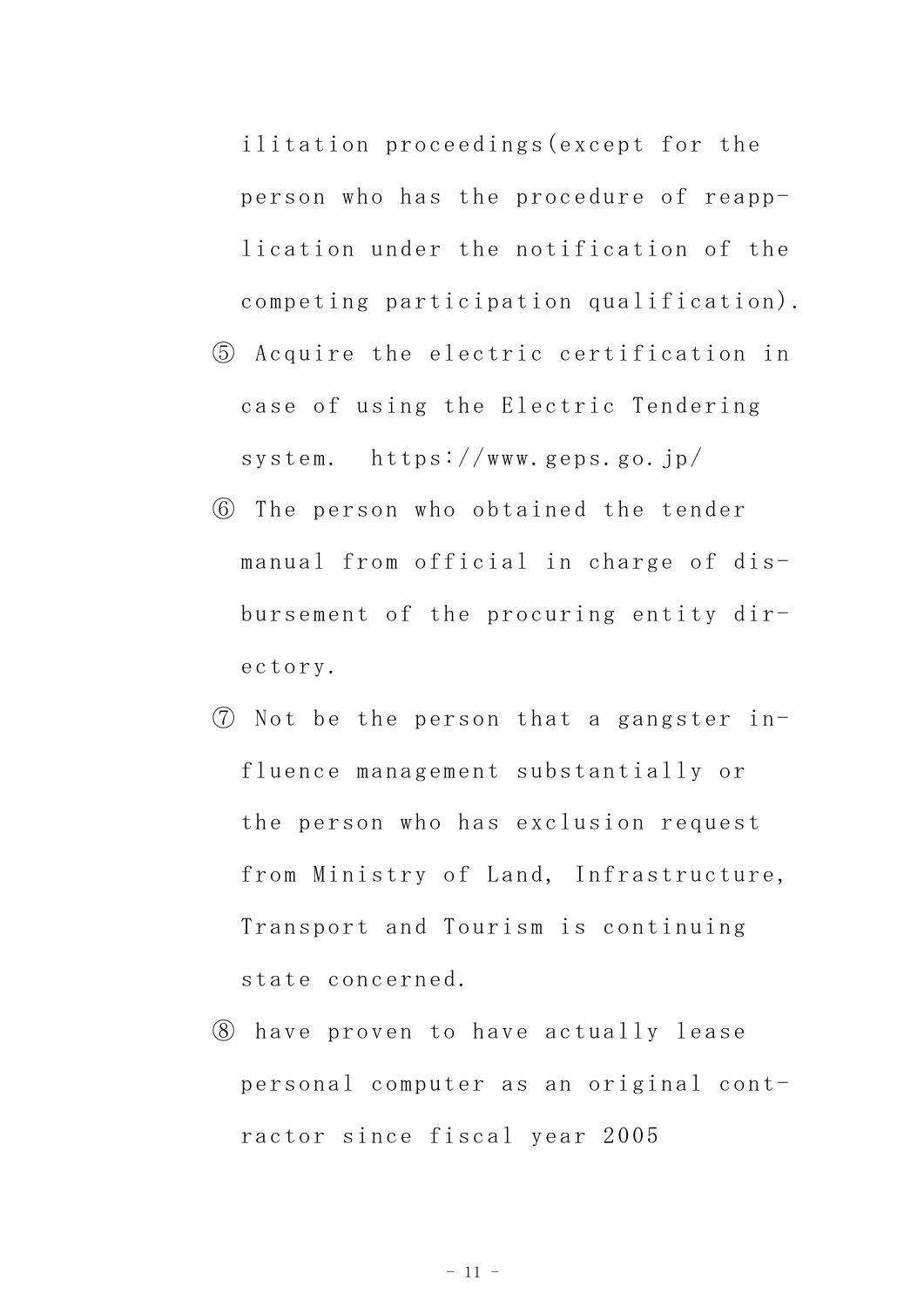- ⑨ Have proven to have prepared a system to provide aftersale service and maintenance for the products concerned the maintenance base where is more than at least one place in each prefectures of Fukui,Shiga,Kyoto,Hyogo,Osaka,Nara and Wakayama
- ⑩ Have proven to have satisfied all the requirements listed in the specification
- (7) Time-limit for submission of certificate: 16:00 14, October, 2020.
- (8) Time-limit for tender: 16:00 17, November, 2020.
- (9) Contact point for the notice : ODA Shojiro the first Purchase Section, Contract Division,General Affairs Department, Kinki Regional Development Bureau, Ministry of Land, Infrastructure, Transport and Tourism 1-5-44, Otemae, Chuou-Ku,